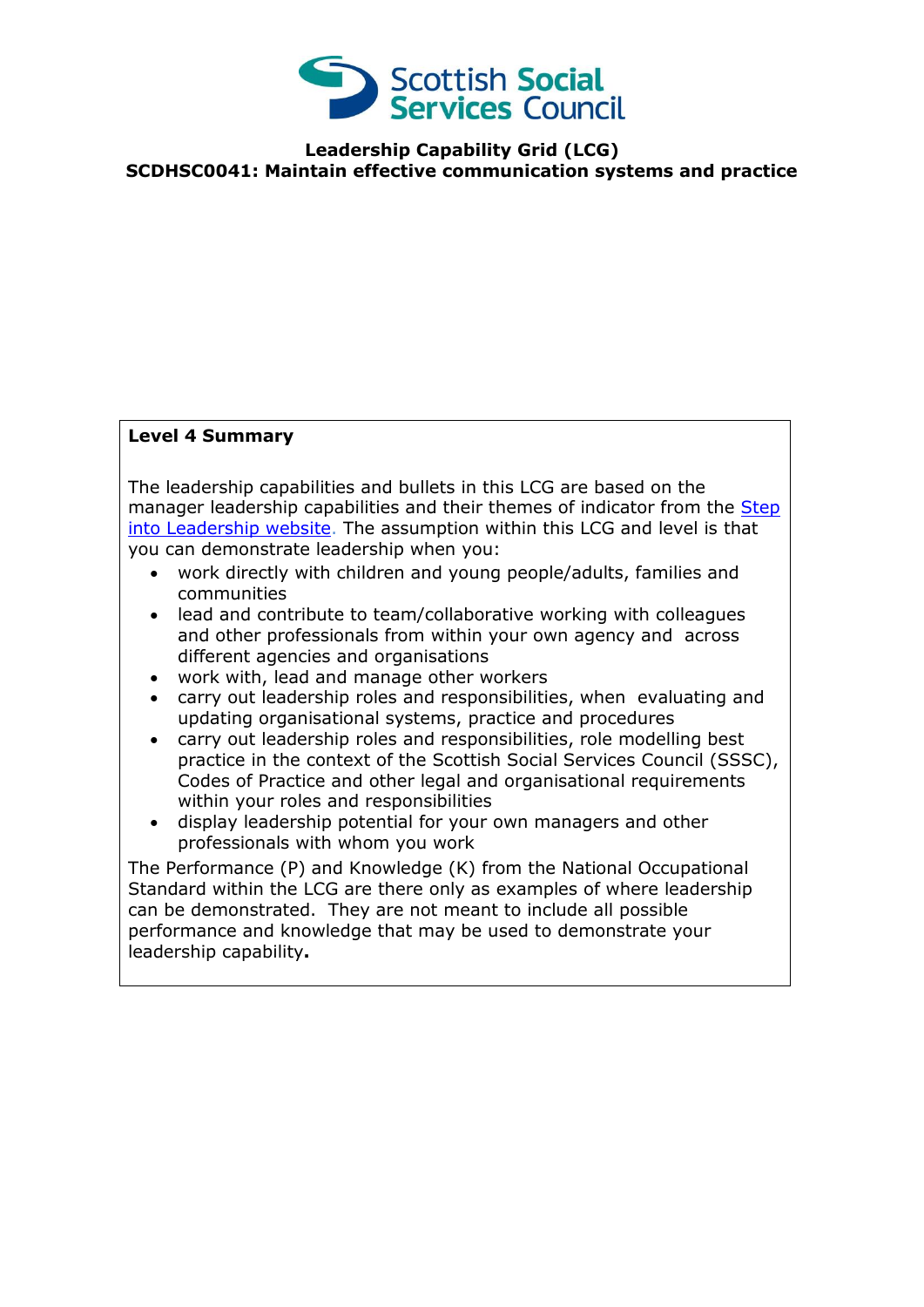

## **Leadership Capability Grid (LCG) SCDHSC0041: Maintain effective communication systems and practice**

| Leadership<br>capabilities                 | When promoting effective communications you can demonstrate<br>leadership capabilities by:                                                                                                                                                                                                                                                                                                                                                                                                                                                                                                                                                                                                                                                                                                                               |
|--------------------------------------------|--------------------------------------------------------------------------------------------------------------------------------------------------------------------------------------------------------------------------------------------------------------------------------------------------------------------------------------------------------------------------------------------------------------------------------------------------------------------------------------------------------------------------------------------------------------------------------------------------------------------------------------------------------------------------------------------------------------------------------------------------------------------------------------------------------------------------|
| <b>Vision</b>                              | Providing a vision for those with whom you work and your organisation<br>when you:<br>• See how best to make a difference when providing active support ( $P1$ -<br>3,17-20, 25, 27; K1-5, 11, 16, 24-25, 35-39)<br>Communicate and promote ownership of the vision when seeking extra<br>support $(P4,6, 28; K20)$ , working with others $(P28)$ and recording and<br>reporting (P 27-37, 43, 46; K 43-46)<br>Promote social service values through active participation and<br>personalisation (P1, 2, 7, 8, 11, 13, 14, 15, 20-26, K 1-5, 11, 13-19;<br>28, 30), when working others and when recoding and reporting (P 27-<br>37)<br>• See the bigger picture when demonstrating knowledge and practice of<br>organisational, local and national policies and procedures (P26, 27, 32,<br>37; K6, 8-9, 26-27, 32-34) |
| Self-<br>leadership                        | Displaying self leadership when you:<br>• Demonstrate and adapt leadership in response to changing needs and<br>preferences (P5,16, 20,35-36; K23) and overcoming barriers (P20)<br>Improve own leadership by seeking advice (P4,6,36; K20, 23)<br>$\bullet$<br>Take intelligent risks when communicating with difficult, complex and<br>$\bullet$<br>sensitive issues (P21-26; K15, 40-41) and protecting yourself (K31)<br>Demonstrate and promote resilience when adapting practice and<br>overcoming barriers (P5,16,18,20,35-36; K3, 4, 19, 30)<br>Challenge discrimination and oppression (P20; K 1, 4)<br>$\bullet$                                                                                                                                                                                               |
| <b>Motivating</b><br>and inspiring         | Motivating and inspiring others when you:<br>• Inspire people by personal example (P10, 28; K14-20)<br>• Recognise and value the contribution of others ( $P$ 4,6,36; K9-10, 20)<br>• Support the creation of a learning and performance culture ( $P4,6,8,$<br>18, 20, 23, 25, 27-28, 31; K16-20, 23, 39)                                                                                                                                                                                                                                                                                                                                                                                                                                                                                                               |
| <b>Empowering</b>                          | Empowering people when you:<br>• Enable leadership at all levels (P1, 2, 4, 6-7, 20, 21, 25, 27, 31; K8-9;<br>$16-20)$<br>• Support the creation of a knowledge and management culture by<br>seeking and providing information to enable understanding (P4, 6, 8,<br>25, 31, 33-36; K16-20, 23; 39)<br>Promote professional autonomy (P1-3,17-20, 25, 27; K16-20, 23-25)<br>• Involve people in development and improvement (P20; K16-20)                                                                                                                                                                                                                                                                                                                                                                                |
| <b>Collaborating</b><br>and<br>influencing | Collaborating and influencing when you:<br>• Promote partnership working ( $P4,6$ , 28; K11, 14-20)<br>• Influence people (P20, 28, 33-36; K11, 14-20)<br>Understand and value the perspectives of others (P1-2, 7, 11, 15, 17-<br>20, 25, 28, 31, 35; K8-9, 11, 14-20)                                                                                                                                                                                                                                                                                                                                                                                                                                                                                                                                                  |